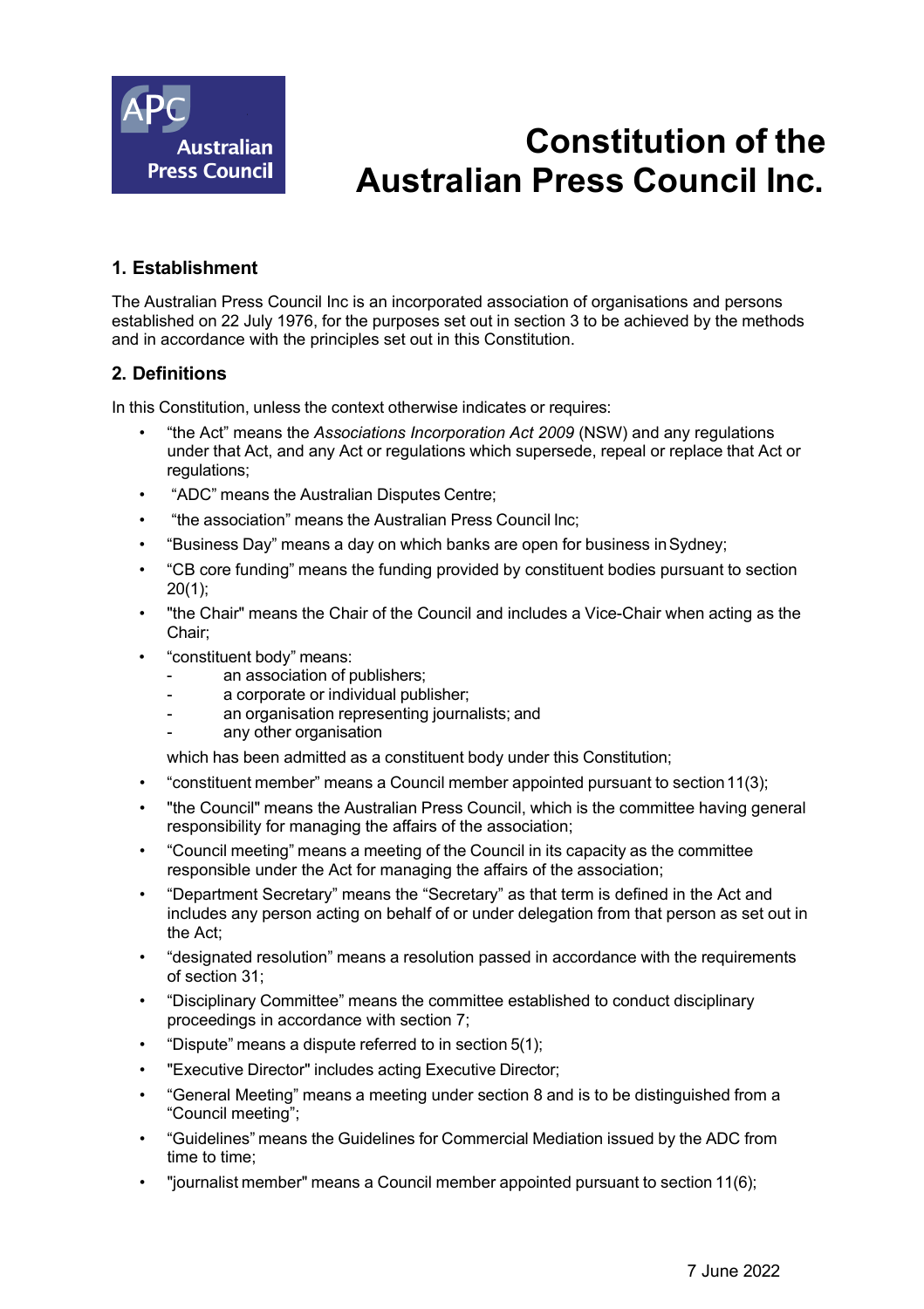- "member" means a member of the association;
- "print and digital media" includes publication in print or electronic form but does not include publication by radio or television broadcast;
- "public member" means a Council member appointed pursuant to section 11(5);
- "publisher" means any publisher which is a constituent body or is a member of an association of publishers which is a constituent body;
- "special resolution" means a special resolution passed in accordance with the Act and section 8(9);
- "State" means a State or Territory of the Commonwealth of Australia; and
- "Vice-Chairs" means the Vice-Chairs of the Council appointed in accordance with section 13.

### **3. Objects and powers of the association**

- (1) The objects of the association are to promote freedom of speech through responsible and independent print and digital media, and adherence to high journalistic and editorial standards, by:
	- (a) considering and dealing with complaints and concerns about material in newspapers, magazines, journals and other print and digital media;
	- (b) encouraging and supporting initiatives by the print and digital media to address the causes for readers' complaints and concerns;
	- (c) keeping under review, and where appropriate, challenging political, legislative, commercial or other developments which may adversely affect the dissemination of information of public interest, and may consequently threaten the public's right to know;
	- (d) making representations to governments, public inquiries and other forums as appropriate on matters concerning freedom of speech and access to information;
	- (e) undertaking research and consultation on developments in public policy affecting freedom of speech, and promoting public awareness of such issues;
	- (f) promoting an understanding of the objects and activities of the association especially among editors, journalists and journalism schools, through forums and consultations; and encouraging feedback for Council's consideration.
- (2) The association is a non-profit organisation. Its income and assets shall be applied solely to carrying out the purposes mentioned in this Constitution and at no time shall there be any distribution, whether in money, property or otherwise from its income or assets to its members as such or to any relative, trustee or representative of or for a member, provided that this section 3(2) shall not prevent the payment to a member of
	- (a) bona fide remuneration and expenses; or
	- (b) expenses only; or
	- (c) reimbursement under section 20(5);

as are approved by Council in respect of specific services rendered to the association.

#### **4. Membership of the association**

- (1) The members of the association are:
	- (a) organisations admitted as constituent bodies by designated resolution under section 31;
	- (b) persons appointed as Council members under sections 11(2), 11(5) and 11(6).
- (2) (a) Members shall cease to be members upon:
	- (i) written notification by them to the Executive Director (in accordance with section 4(2)(b) if they are constituent bodies); or
	- (ii) expulsion as a member under sections 6 or 7;
	- (iii) their being dissolved or otherwise ceasing to exist;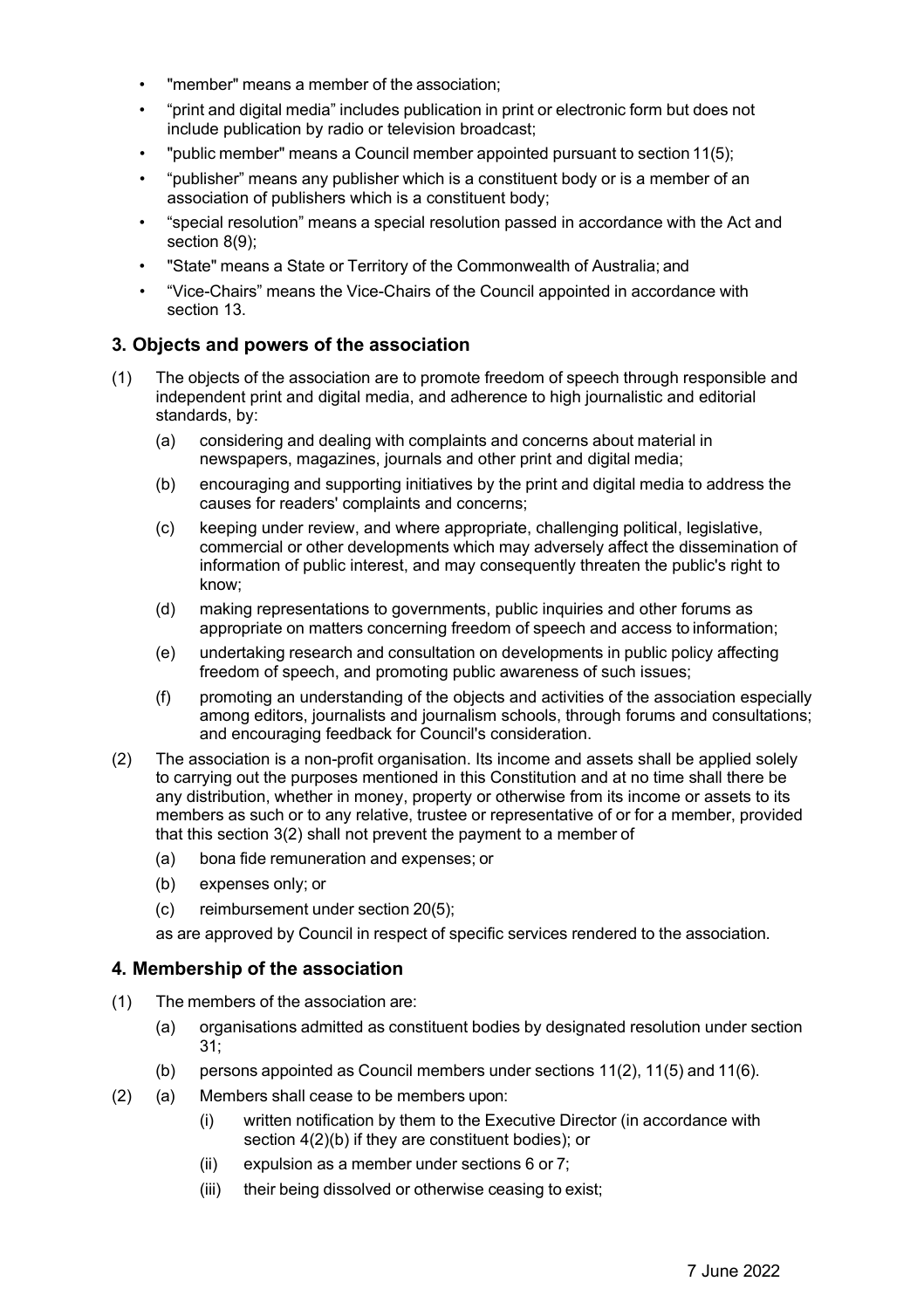- (iv) having appointed to them:
	- (A) a receiver;
	- (B) a receiver and manager;
	- (C) a liquidator;
	- (D) an administrator;
	- (E) an administrator of a deed of company arrangement; or
- (v) cessation of their status as a constituent body or Council member in accordance with this Constitution.
- (b) If a member which is a constituent body wishes to resign its membership of the association, it must provide the Executive Director with at least four years' prior written notice of its resignation. The resigning constituent body will be requiredto continue meeting its financial obligations as set out in section 20 for three years following service of its notice of resignation. For the fourth year, the resigning constituent body will not be:
	- (i) required to meet its financial obligations as set out in section 20; and
	- (ii) entitled to attend and vote at any General Meetings or to be represented on the Council or its sub-committees.
- (c) If a member which is a constituent body ceases to be a member under section 4(2)(a)(ii), it shall continue to be liable for:
	- (i) any monies due by the member to the association; and
	- (ii) any sum for which the member is liable as a member under section  $4(4)$ :

which are due and payable as at the date of cessation of membership.

- (d) (i) If a member which is a constituent body ceases to be a member under sections 4(2)(a)(iii), 4(2)(a)(iv) or 4(2)(a)(v) (**Ceasing Member**), it shall continue to be liable for:
	- (A) any monies due by the Ceasing Member to the association;
	- (B) any sum for which the Ceasing Member is liable as a member under section 4(4); and
	- (C) its financial obligations as set out in section 20 for three years following its cessation of membership.
	- (ii) The Ceasing Member shall pay the amounts referred to in:
		- $(A)$  sections  $4(2)(d)(i)(A)$  and  $4(2)(d)(i)(B)$  immediately; and
		- (B) section  $4(2)(d)(i)(C)$  at the time it would have otherwise been payable under section 20(2) as if the Ceasing Member had continued to be a member.
	- (iii) The Ceasing Member acknowledges that notwithstanding the fact that it will no longer be a member after its membership has ceased, it is required to pay the amount referred to in section 4(2)(d)(i)(C) because the Constituent Funding Sub-Committee has calculated the CB core funding amount for the next three financial years, and if the Ceasing Member does not pay its contribution to the CB Core Funding, the remaining constituent bodies will have to pay the shortfall.
	- (iv) The Ceasing Member acknowledges that its obligations as contained in this section 4(2)(d) will:
		- (A) survive the cessation of its membership with the association; and
		- (B) become a debt due and payable to the association.
- (3) Unless determined otherwise by the Council, there shall be no fee for admission or continuance as a member. Constituent bodies, however, will be liable to financial obligations as determined under section 20 or owing under sections 4(2)(b) or 4(2)(c) or 4(2)(d).
- (4) The liability of a member to contribute towards the payment of the debts and liabilities of the association or the costs, charges and expenses of the winding up of the association is limited to the amount, if any, unpaid by the member in respect of any membership fee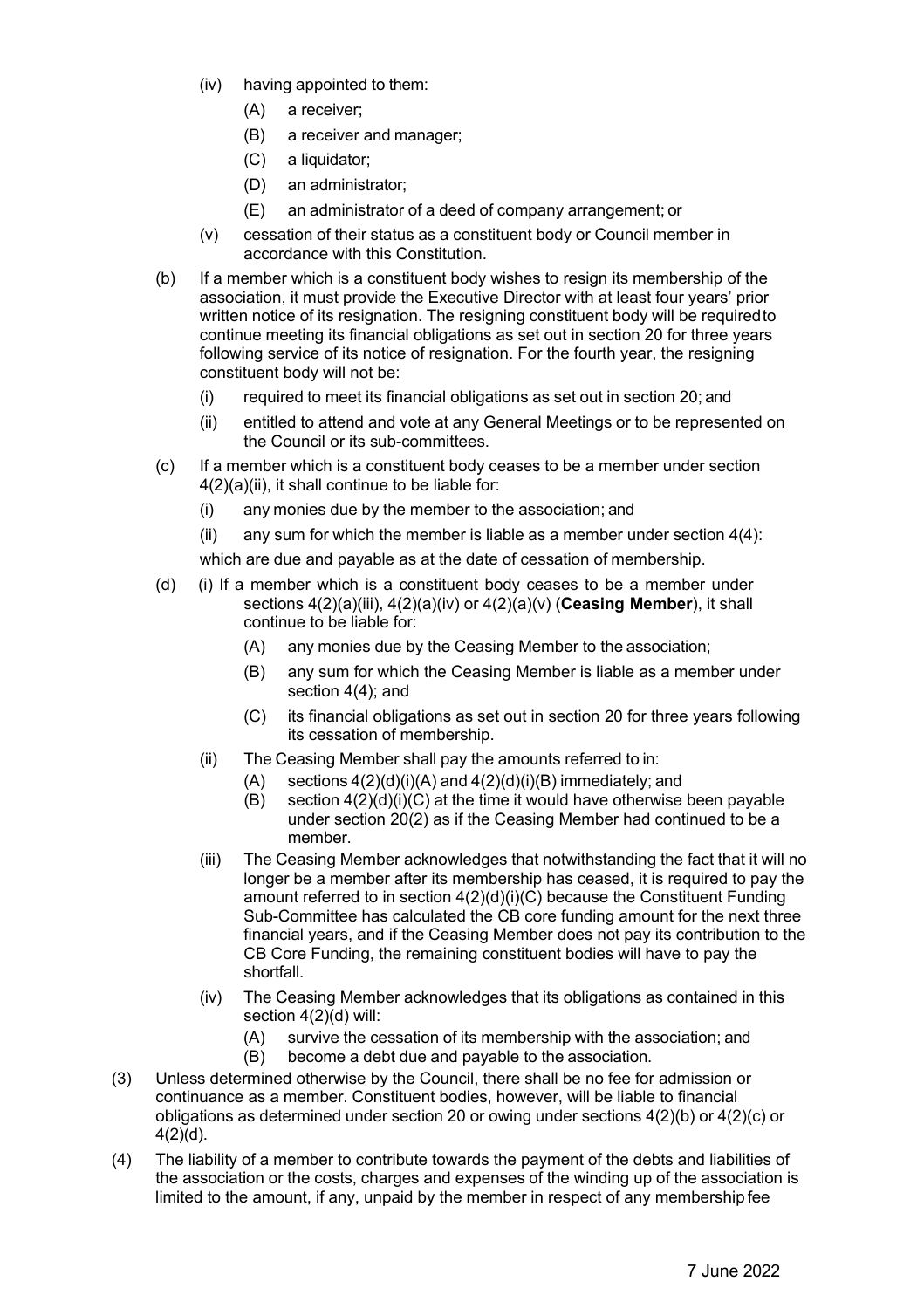determined under section 4(3) above and of any financial obligations determined under section 20.

- (5) Each constituent body is required to:
	- (a) comply with the obligations under this Constitution;
	- (b) commit the publications it controls to the Council's binding Standards (being the Statements of Principles and Specific Standards) as they apply;
	- (c) promulgate those Standards to the staff of those publications;
	- (d) ensure that those publications deal with complaints in accordance with the Council's procedures (including the provision of statistical information);
	- (e) comply with the requirements relating to the publication of Council adjudications, as specified in any designated resolution; and
	- (f) comply with any other requirements specified in designated resolutions.
- (6) Each constituent body which is an association of publishers shall require its publisher members to comply with the obligations in section 4(5) above.

### **5. Resolution of Internal Disputes**

- (1) In the event of a Dispute between:
	- (a) a member and another member arising from obligations imposed or rights conferred on either as a result of membership of the association; or
	- (b) a member or members and the association;
	- the parties are:
	- (c) to use their best endeavours to resolve the Dispute expeditiously, acting in good faith and in a reasonable manner; and
	- (d) not to commence any legal proceedings against another party until the procedure described in section 5(2) has been complied with.
- $(2)$  If a Dispute arises in the manner set out in section  $5(1)$ , the following dispute resolution procedure is to be followed:
	- (a) Any party to the Dispute must give the other party a notice of the Dispute by hand, post or email, identifying and providing details of the Dispute.
	- (b) Within ten (10) Business Days of service of a notice of Dispute, a representative of each party must meet and, in good faith, attempt to resolve the Dispute.
	- (c) If the Dispute is not resolved within ten (10) Business Days of the last date for the meeting of representatives under section  $5(2)(b)$ , the parties shall notify the Council that the dispute has not been resolved and the Dispute is to be referred to mediation administered by the ADC.
	- (d) The mediation will be conducted in accordance with the Guidelines which are operating at the time the matter is referred to the ADC. The terms of the Guidelines, which set out the procedures to be adopted, the process of selection of mediator and the costs involved, will apply.
	- (e) No party may begin legal proceedings in connection with a Dispute between the parties unless a mediation under section 5(2)(d) has taken place.
	- (f) The limitation in section 5(2)(e) above does not apply:
		- $(i)$  if a party wants to apply for equitable relief or urgent interlocutory relief;
		- (ii) to a party who attempts in good faith to comply with section  $5(2)(d)$ , but cannot do so because another party(s) does not comply with that section; or
		- (iii) if the mediation cannot take place within a reasonable time for reasons beyond the control of the party who wishes to commence proceedings.
	- (g) The parties agree that no proceedings will be commenced by them prior to the fulfilment of the process set out above other than in circumstances stipulated by section 5(2)(f).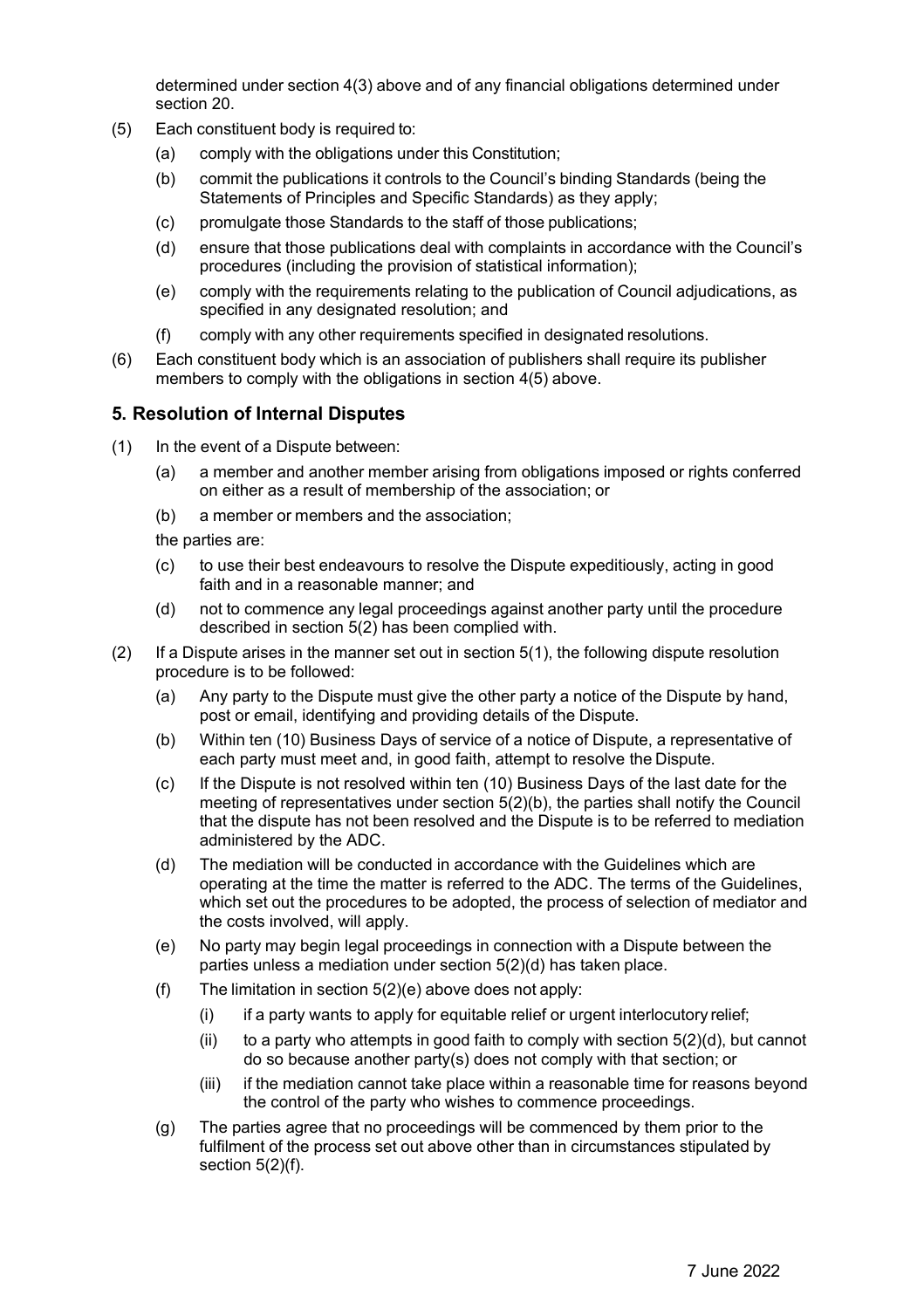# **6. Disciplining members**

- (1) If the Council is of the opinion that a member has:
	- (a) persistently refused or neglected to comply with a provision or provisions of this Constitution; or
	- (b) persistently or wilfully acted in a manner prejudicial to the interests of the association;

the Council may by resolution propose to:

- (c) expel the member from the association; or
- (d) suspend the member from membership of the association for a specified period;

and subject to complying with the procedures in this section 6, may do so.

- (2) If the Council resolves that it proposes to expel or suspend a member under section  $6(1)$ , the Executive Director must serve the member with a notice in writing:
	- (a) setting out the proposed resolution of the Council for expulsion or suspension of the member and the grounds upon which it is based;
	- (b) stating that the member may address the Council at a Council meeting to be held not earlier than 14 days and not later than three months after the service of the notice;
	- (c) stating the date, place and time of that meeting; and
	- (d) informing the member that the member may do either or both of the following:
		- (i) attend and speak at that meeting;
		- (ii) submit to the Council at or prior to the date of the meeting, written representations relating to the resolution.
- (3) A meeting at which the proposed resolution for expulsion or suspension is to be considered is to be held not earlier than 14 days and not later than three months after the service on the member of a notice pursuant to section 6(2).
- (4) A resolution of the Council to expel or suspend a member is of no effect unless passed by at least 75% of the Council members present at the Council meeting referred to in sections 6(2) and 6(3).
- (5) At a meeting of the Council pursuant to sections 6(2) and 6(3), the Council must:
	- (a) give the member an opportunity to make oral representations; and
	- (b) give due consideration to any written representations submitted to the Council bythe member at or prior to the Council meeting.
- (6) The member must be notified within seven (7) days of the meeting whether or not the Council passed the resolution to expel or suspend, and if the Council resolved to expel or suspend, the member must also be notified of the right to appeal under section 7.
- (7) A resolution for expulsion or suspension passed by the Council under this section takes effect:
	- (a) on the expiration of the period within which the member is entitled to appeal against the resolution if the member does not exercise the right of appeal within that period; and
	- (b) if, within that period, the member exercises the right of appeal, and the Disciplinary Committee confirms the resolution pursuant to section 7(4)(b).

## **7. Right of appeal of disciplined member**

- (1) The Council will establish a committee for the purpose of hearing an appeal pursuant to this section 7 ("Disciplinary Committee"). The Disciplinary Committee will comprise an independent panel of three experts, all chosen by the Council. The experts will be chosen based upon the nature of the alleged misconduct by the member. The Disciplinary Committee may seek advice from any relevant source.
- (2) A member may appeal to the Disciplinary Committee against a resolution of the Council made under section 6(4). Written notice of such an appeal must be lodged with the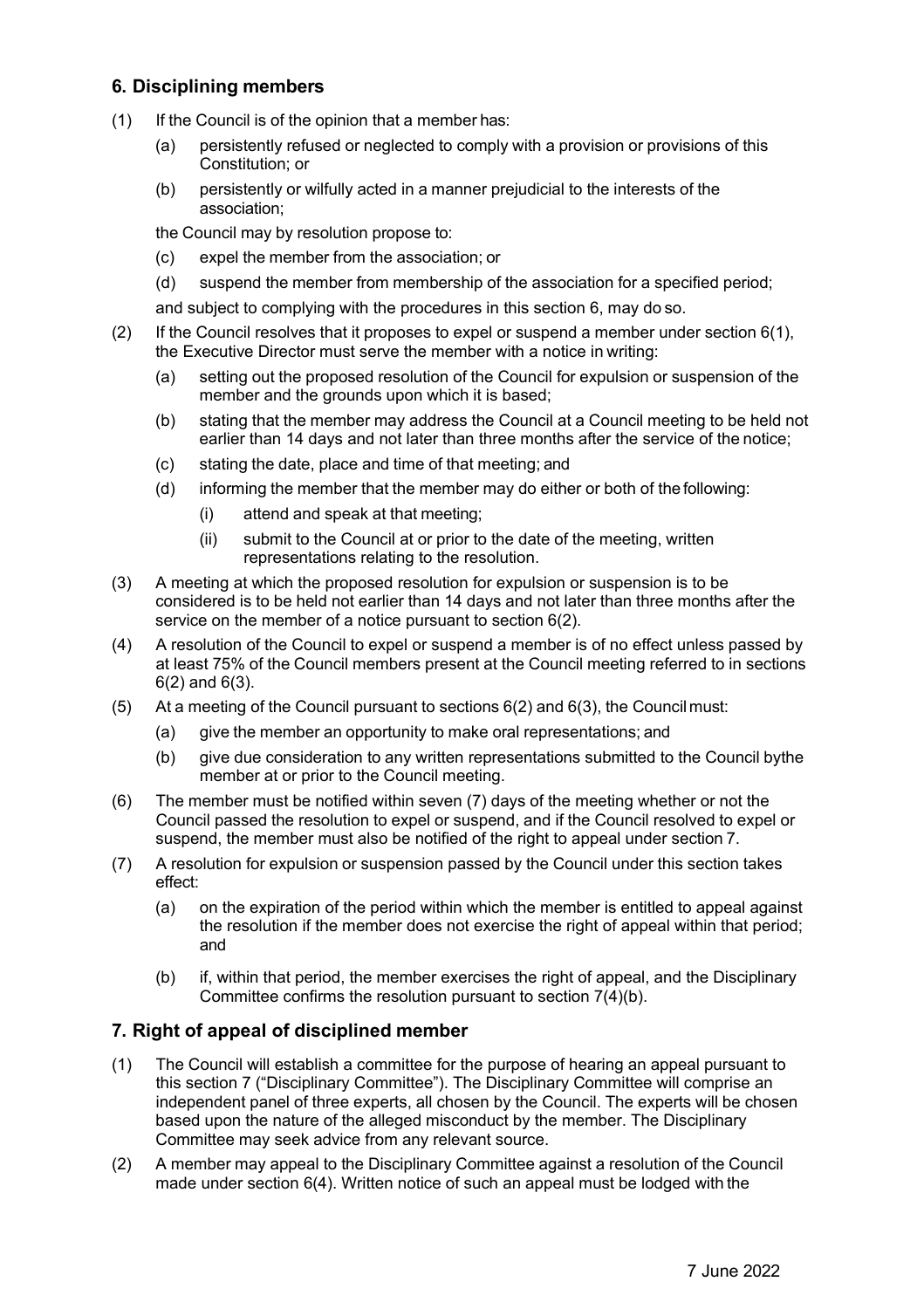Executive Director within seven (7) days of service of the notice on the member under section 6(6).

- (3) Within 35 days after the receipt of a notice of appeal from the member pursuant to section 7(2), the Disciplinary Committee must convene a meeting.
- (4) At the Disciplinary Committee meeting convened under section 7(3):
	- (a) the member must be given the opportunity to state their case orally or in writing, or both using any technology (reasonably available to the Council) that gives the member a reasonable opportunity to do so; and
	- (b) the Disciplinary Committee must vote by ballot on the question of whether the resolution will be confirmed.
- (5) The Disciplinary Committee's decision, pursuant to section 7(4)(b) is final. The member is not entitled to appeal the Disciplinary Committee's decision.
- (6) The member the subject of these disciplinary procedures is entitled to:
	- (a) subject to section 7(6)(b), bring a support person to any meeting with the Disciplinary Committee or the Council, which meetings are being held pursuant to sections 6 or 7; and
	- (b) if the support person is legally qualified, the member must notify the Disciplinary Committee or the Council (as the case may be) at least five (5) Business Days before the meeting that the support person attending the meeting will be legally qualified.
- (7) Natural justice will be applied during every disciplinary process under sections 6 or 7, requiring the Council and the Disciplinary Committee to act fairly, in good faith and without bias or conflict of interest when making its decision.
- (8) Each member which is subject to any disciplinary proceedings under section 6 or7:
	- (a) agrees to abide by the decisions of the Council and the Disciplinary Committee (if applicable); and
	- (b) acknowledges that the member will not be entitled to bring any action or suit against the association, members of the Council or members of the Disciplinary Committee as a consequence of, or arising out of, any decision or action of the Council or the Disciplinary Committee.
- (9) Each member acknowledges that no matters or things done or omitted by the Council or the Disciplinary Committee (including the exercise of their powers as contained in sections 6 or 7) subject the Disciplinary Committee or the Council or the association to any liability. Each member hereby releases the association, members of the Council and members of the Disciplinary Committee from any such liability.

## **8. General Meetings of the association, including the annual General Meeting**

- (1) An annual General Meeting shall be held within six months of the end of each financial year subject to any extension or permission granted by the Department Secretary under section 37(2)(b) of the Act. Other General Meetings shall be convened on the requisition in writing of not less than ten members or at the direction of the Chair.
- (2) (a) Subject to sections  $8(2)(b)$  and  $20(2)$ , all members are entitled to vote at a General Meeting and all alternate members of the Council are entitled to attend.
	- (b) Each member shall have one vote except that constituent bodies paying less than 0.5% of CB core funding will have equal fractions of one vote (or, if there are more than ten, equal fractions of two votes).
- (3) The Chair shall chair all General Meetings. In his or her absence, the meeting shall be chaired by a Vice-Chair who has been nominated by the Chair for that purpose or, in the absence of such nomination, as agreed between the Vice-Chairs. In the absence of such agreement, it shall be chaired by whichever Vice-Chair in attendance has been a Council member for the longer period.
- (4) In addition to any other business that may be transacted, the business of an annual General Meeting shall include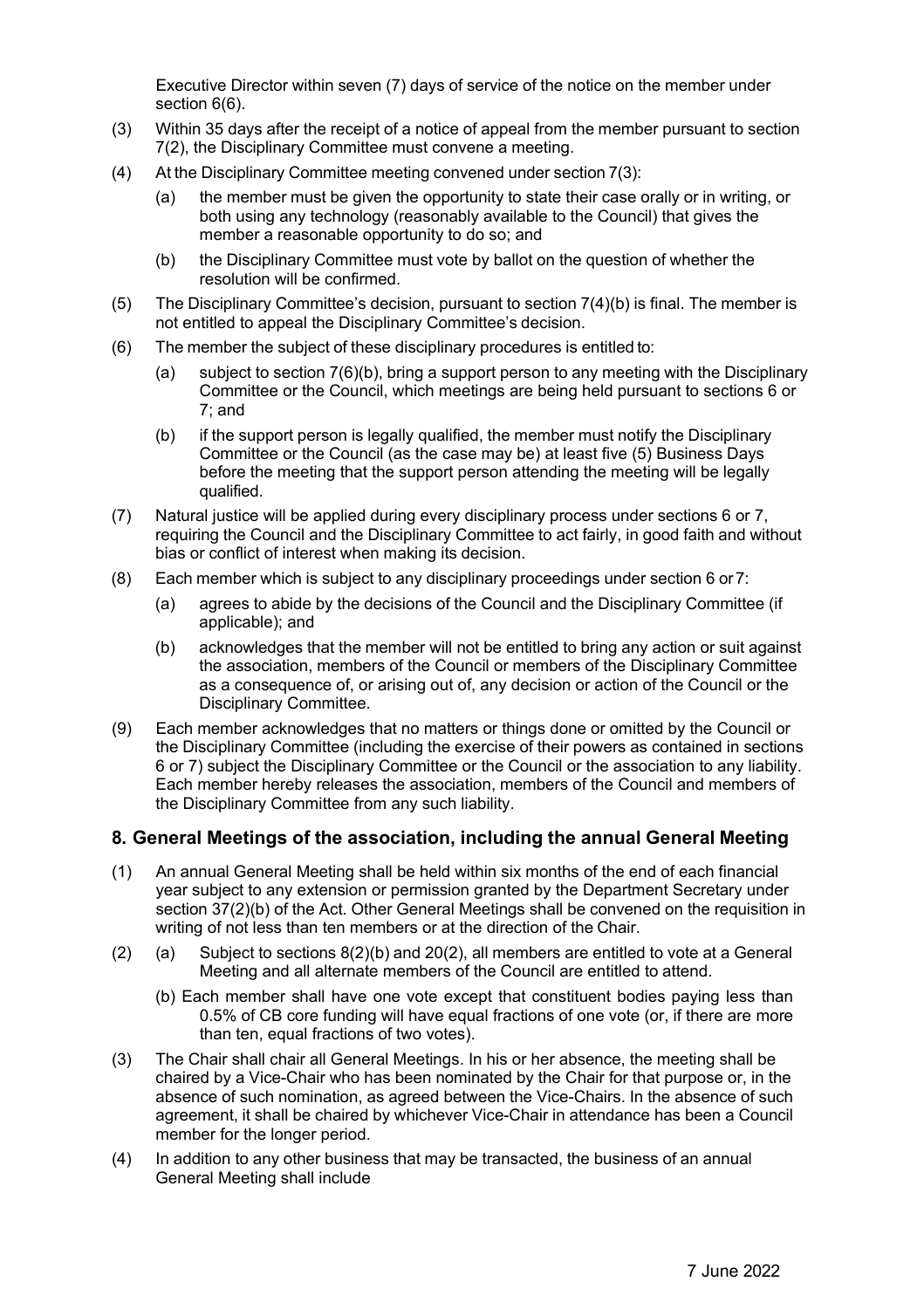- (a) confirmation of the minutes of the last preceding annual General Meeting and of any General Meeting held since that meeting;
- (b) reception and consideration of a report on Council activities during the last preceding financial year;
- (c) reception and consideration of financial statements required by the Act.
- (5) The Executive Director shall give to each member at least fourteen (14) days' prior notice of the date, place and time of the General Meeting and of the nature of business to be conducted at that meeting unless all members agree to accept shorter notice or it includes notice of a special resolution.
- (6) No resolution may be voted upon at a General Meeting unless a quorum of ten members is in attendance in person or by proxy. If a quorum is not in attendance within one hour of the scheduled commencement time, the meeting shall stand adjourned until the next subsequent scheduled date for a meeting of the Council. If, at the adjourned meeting, a quorum is not in attendance within half an hour after the time appointed for the commencement of the meeting, the members in attendance (being at least five) shall constitute a quorum.
- (7) The chair of a General Meeting at which a quorum is present may, with the consent of the majority of members present at the meeting, adjourn the meeting from time to time and place to place, but no business is to be transacted at an adjourned meeting other than the business left unfinished at the meeting at which the adjournment took place.
- (8) Proxy votes are permissible if written notice is provided to the Executive Director at least forty-eight (48) hours before the commencement of the meeting. Each non-Council member is entitled to appoint another member as proxy and each Council member is entitled to appoint another member in the same category as them (ie constituent member, public member or journalist member). The notice appointing the proxy is to be in the form determined by the Council from time to time.
- (9) No special or designated resolution may be passed at a General Meeting unless at least
	- (a) three representatives of constituent bodies; and
	- (b) three public members (or at least such other numbers of such persons as may be specified in a designated resolution)

vote in favour of it.

(10) Where not explicitly specified in this Constitution or required by the Act, the procedures for a General Meeting shall be the same as for a Council meeting. In particular, sections 17(1)–(2) and 18(2)–(3) shall apply to General Meetings in the same way as to Council meetings.

## **9. Resolutions without General Meetings**

- (1) Members may pass an ordinary resolution without a General Meeting being held if members holding a majority of the votes in accordance with section 8(2) sign a document containing a statement that they are in favour of the resolution set out in that document. For this purpose, signatures can be contained in more than one document.
- (2) Members may pass a special resolution or designated resolution without a General Meeting being held if members holding a majority of at least 75% of the votes in accordance with section 8(2), including:
	- (a) three representatives of constituent bodies; and
	- (b) three public members (or at least such other numbers of such persons as may be specified in a designated resolution),

sign a document containing a statement that they are in favour of the resolution set out in that document. For this purpose, signatures can be contained in more than one document.

(3) An electronic transmission which is received by the association and which purports to have been signed by a member shall for the purposes of this section 9 be taken to be in writing and signed by that member at the time of the receipt of the electronic transmission by the association.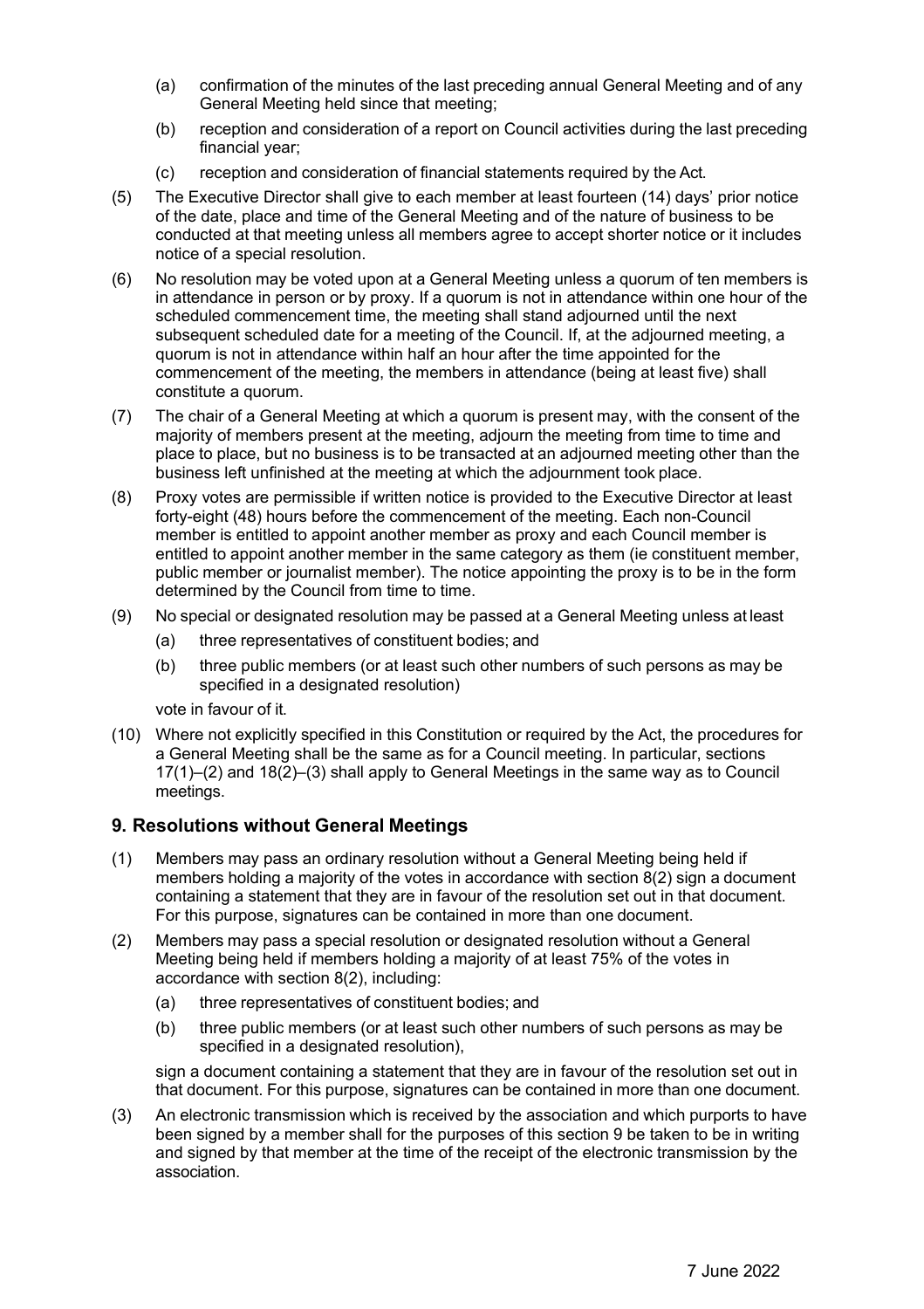# **10. The powers of the Council**

The Council is the committee responsible under the Act for managing the affairs of the association. It is empowered to do such things and to take such action for the furtherance and attainment of the objects in section 3 as it may decide.

## **11. Appointment of Council members**

- (1) The Council consists of the following:
	- (a) an independent Chair appointed pursuant to section 11(2);
	- (b) constituent members appointed pursuant to section 11(3);
	- (c) public members appointed pursuant to section 11(5); and
	- (d) journalist members appointed pursuant to section 11(6).
- (2) The Chair shall be appointed by the Council from persons who have not had previous connections involving ownership of, or employment by, the media.
- (3) The total number of constituent members and the number of persons a constituent body may nominate as constituent members shall be determined by designated resolutions. The Council shall appoint as a constituent member each person who is nominated in accordance with this section in writing to the Executive Director.
- (4) Unless decided otherwise by the Council, constituent members shall be appointed for terms not exceeding three years as are specified by the Council at the time of their appointment and they may be re-appointed for two further terms of up to three years each. They shall cease to be a Council member at an earlier date if the nominating body so requires in writing to the Executive Director or ceases to be a constituent body or section  $4(2)(b)(ii)$  or section  $20(2)(b)$  applies.
- (5) The Council shall appoint, on the nomination of the Chair, after public advertisement of vacancies, persons to the Council as public members:
	- (a) who have not had previous connections involving ownership of, or employment by, the media; or
	- (b) whom if they have had previous connections involving ownership of, or employment by, the media, the Council considers have not had recent and significant connections of this kind.

In appointing members the Council shall ensure that, as far as possible, the panel provides a fair representation of the several States of Australia.

- (6) The Council shall appoint persons to the Council as journalist members (including former editors) on the nomination of the Chair, after public advertisement of vacancies, from among persons who have appropriate qualifications and experience.
- (7) The numbers of public and journalist members who may be appointed pursuant to sections 11(5) and 11(6) shall be determined by designated resolutions. Such resolutions may also specify numbers of appointees in particular sub-categories of these members.
- (8) The Executive Director shall establish and maintain a register of Council members in compliance with the Act.

## **12. The Independent Chair**

The Chair is appointed by the Council for such period, and on such terms, as may be agreed upon between the Chair and the Council. Unless otherwise determined by the Council, the Chair shall be appointed for a term of three years and may be re-appointed once for a further term of three years.

### **13. The Vice-Chairs**

(1) The Council shall appoint two Vice-Chairs from its public members for a specified period of up to two years. Any initial appointment may be renewed for one or two further periods of up to two years each.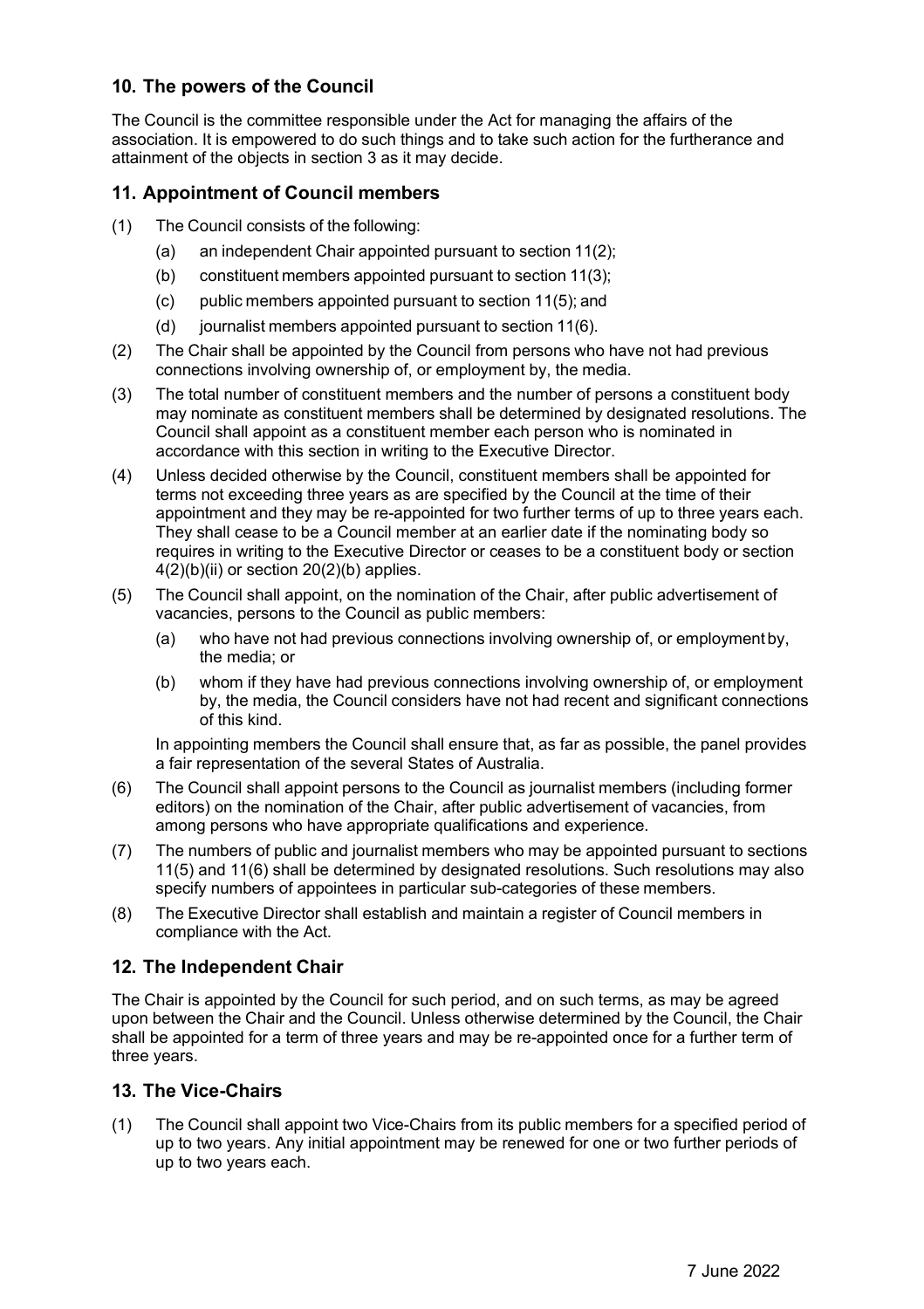(2) When the office of Chair is vacant or the Chair is unable to act by reason of absence or illness, one or both of the Vice-Chairs shall perform the functions of the Chair on such terms as may be agreed by the Council.

### **14. Cessation of Council membership**

- (1) A Council member shall cease to be a Council member upon
	- (a) resignation by notice in writing to the Executive Director;
	- (b) absence from three consecutive meetings of the Council without leave of absence of the Council;
	- (c) becoming bankrupt or making any arrangement or composition with creditors generally;
	- (d) becoming of unsound mind or a person whose person or estate is liable to be dealt with in any way under the law relating to mental health;
	- (e) except in the case of a constituent member, no longer being a member;
	- (f) in the case of a constituent member, being removed by the constituent body which nominated that constituent member;
	- (g) in the case of a constituent member, the constituent body which nominated that constituent member no longer being a constituent body;
	- (h) in the case of the Chair, public members or journalist members, no longer being eligible to be appointed by virtue of sections 11(2), 11(5) and 11(6)respectively.
- (2) A vacancy arising by reason of the death of a Council member or one of the events described in section 14(1) is referred to in this Constitution as a casual vacancy.
- (3) As soon as practicable after a casual vacancy has occurred the Council, and in the case of a constituent member on the nomination of the constituent body which nominated the vacating constituent member, shall appoint to the vacancy a person satisfying the relevant requirements of section 11 of this Constitution for either:
	- (a) the rest of the term of the vacating Council member; or
	- (b) a new full term.
- (4) Members in General Meeting may by resolution of at least 75% of members present at the meeting remove any Council member from the office of Council member before the expiration of the Council member's term of office, and may by resolution appoint another person to hold office until expiration of the term of office of the Council member so removed.
- (5) Notice of intention to move a resolution to remove a Council member must be given by at least five members to:
	- (a) members at least one (1) month before the General Meeting of the association is to be held; and
	- (b) the affected Council member as soon as practicable.
- (6) A Council member whom the association is seeking to remove by resolution is entitledto put their case to members by:
	- (a) giving the association a written statement for circulation to members; and
	- (b) speaking to the motion at the meeting.

#### **15. Duration of Council membership**

- (1) Subject to section 15(3) and unless otherwise determined by the Council, all public members and journalist members shall be appointed for a term of three years but shall be eligible for reappointment for further terms of a length determined by Council.
- (2) Retiring members shall be replaced in accordance with section 11, as from a date no earlier than the date on which the retiring member ceases membership of the Council.
- (3) Once a public member or journalist member has served the maximum term of nine years (whether successive or with breaks in between) as a Council member the person is not eligible for reappointment to the Council.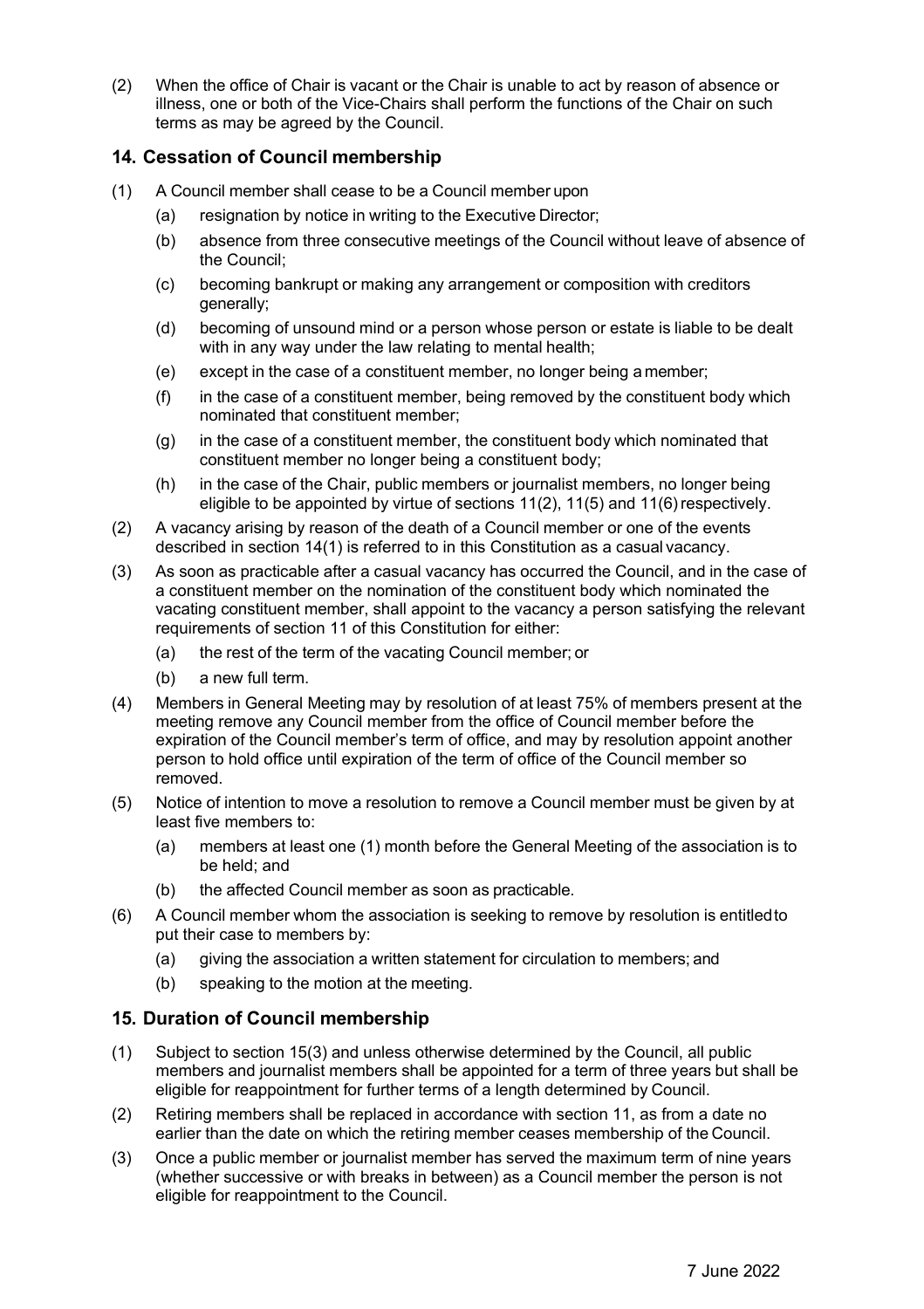## **16. Alternate members of Council**

- (1) A constituent member may appoint one or more persons as alternate member or members, and may terminate such appointment at discretion. The appointment and termination of appointment of such alternate members shall take effect when notified in writing to the Executive Director.
- (2) When a constituent member is absent from a meeting of the Council or a sub-committee of the Council, an alternate member appointed in respect of the absent member may attend and vote at the meeting and exercise all the powers and functions of such constituent member in relation to such meeting.
- (3) An alternate member shall be entitled to notices of meetings of the Council and tothe papers relevant to the business of Council made available to Council members.
- (4) An alternate member present at a meeting in place of a constituent member shall be counted for the purpose of a quorum.
- (5) An alternate member ceases to be an alternate member upon
	- (a) resigning in writing to the Executive Director;
	- (b) termination under sub-section (1);
	- (c) becoming bankrupt;
	- (d) making an arrangement or composition with creditors generally;
	- (e) becoming of unsound mind;
	- (f) becoming a person whose person or estate is liable to be dealt with under the law relating to mental health;
	- (g) the constituent member referred to in section 16(1) no longer being a Council member; or
	- (h) the constituent body which nominated the constituent member referred to in section 16(1) no longer being a member.
- (6) In the case of an alternate member appointed in accordance with section 16(1) ceasing to be a member, the constituent member nominated to represent a constituent body may appoint a suitable appointee person to replace that alternate for the remainder of the previous appointee's term.

## **17. Council meetings**

- (1) Council meetings shall be held at such times as the Council may decide or the Chair directs. The Council may adjourn and otherwise regulate its meetings as it thinks fit.
- (2) Council meetings may be held at two or more venues using any technology approved by the Council that gives each Council member who is entitled to vote a reasonable opportunity to participate.
- (3) The Council may pass a resolution without a Council meeting being held if a majority of the total number of Council members entitled to vote on the resolution sign a document containing a statement that they are in favour of the resolution set out in that document. For this purpose, signatures can be contained in more than one document. An electronic transmission which is received by the association and which states that the Council member is in favour of the resolution shall for the purposes of this section 17(3) be taken to be in writing and signed by that Council member at the time of the receipt of the electronic transmission by the association.
- (4) The Chair when present, and one of the Vice-Chairs in the Chair's absence, shall chair all meetings of the Council; in the absence of the Chair and both Vice-Chairs, the Council shall elect a person from among those Council members present to chair the meeting. If a motion of no-confidence in the Chair is put before the Council, the chairmanship will temporarily pass to one of the Vice-Chairs.
- (5) The quorum at a Council meeting shall be nine members of which at least four must be constituent members and at least four must be public members.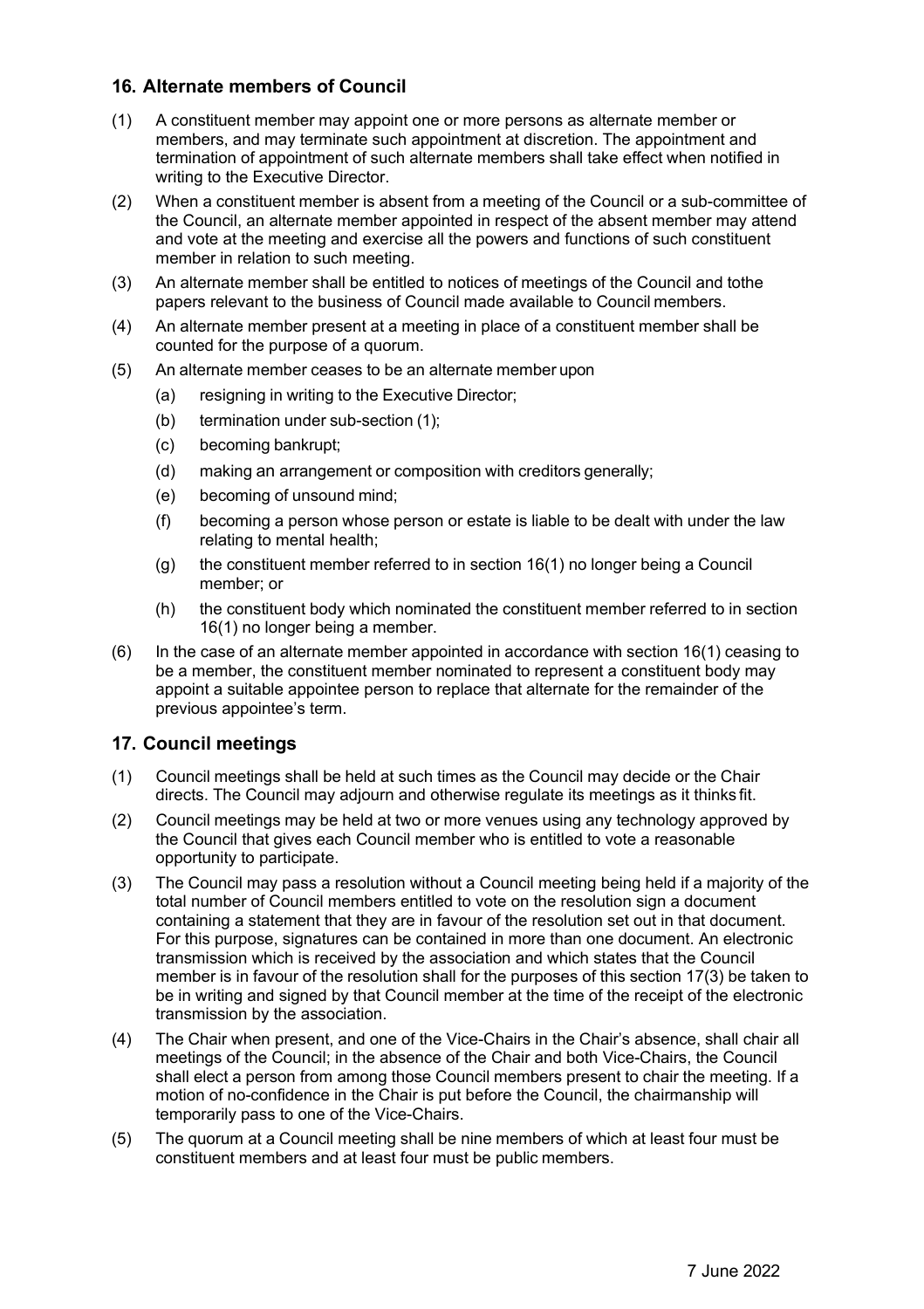(6) At least seven (7) days written notice must be given of each Council meeting unless all Council members entitled to vote at the proposed meeting agree to accept shorter notice.

## **18. Voting at Council meetings**

- (1) Subject to the provisions of this Constitution, questions arising at any meeting of the Council shall be decided by a majority of votes cast. Each Council member shall have one vote. In the case of an equality of votes, the chair of the meeting shall have a second or casting vote. Proxy votes are permissible if written notice is provided to the Executive Director at least forty-eight (48) hours before the commencement of the meeting. Each Council member is entitled to appoint only another Council member of the same category as them (ie constituent member, public member or journalist member) as proxy.
- (2) A question arising at a meeting is to be determined by a show of hands or by voices unless, before or on declaration by the chair of the result, a poll of votes by secret ballot is required by the chair or at least three Council members who are entitled to vote at the meeting.
- (3) Where a meeting is held in two or more venues, voting shall be by email unless a majority of Council members agree that it can be by other appropriate technology or by the voices.

#### **19. Sub-committees and working groups**

- (1) The Council may appoint sub-committees and working groups to carry out or advise on any of the objects in section 3, with membership and functions it determines.
- (2) The Chair and Vice-Chairs shall be ex-officio members of all sub-committees and working groups. Other members of sub-committees and working groups may include people who are not Council members.
- (3) A sub-committee or working group shall have such executive authority as may be delegated to it from time to time by resolution of the Council.
- (4) The sub-committees and working groups established by the Council shall include the following, with such powers as the Council may delegate to them:
	- (a) a Complaints Sub-Committee (to be known as the Adjudication Panel), eachmeeting of which shall be chaired by the Chair, a Vice Chair or any public member appointed as an Adjudication "Panel Chair" and comprise a majority of Council members and, in addition, shall have an equal number of "public panel members" and "industry panel members", in accordance with the definition of these two terms in a Designated Resolution;
	- (b) a Constituent Funding Sub-Committee, comprising the Chair, the Vice-Chairs and one nominee of each constituent body, with power to determine the amount of funding to be contributed to the association by each constituent body in accordance with section 20;
	- (c) an Administration and Finance Sub-Committee, comprising the Chair and at least: two other public members, two publisher members (to be chosen by Designated Resolution) and either one journalist member or the Council member nominated by the Media Entertainment and Arts Alliance;
	- (d) one or more sub-committees or working groups to consider policy issues falling within the objects in section 3;
	- (e) such other sub-committees or working groups as the Council shall decide.
- (5) The composition required by section 19(4)(a) can be waived by the Chair if a subcommittee member who has been rostered to attend the meeting fails to do so and it is not practicable to arrange a substitute member.
- (6) Each member of a sub-committee shall have one vote except that on the Constituent Funding Sub-Committee, those members who are nominees of constituent bodies contributing less than 0.5% to CB core funding shall have the same voting rights as in section  $8(2)(b)$ .
- (7) Where not explicitly specified in this Constitution or required by the Act, the procedures for a sub-committee or working group meeting shall be the same as for a Council meeting. In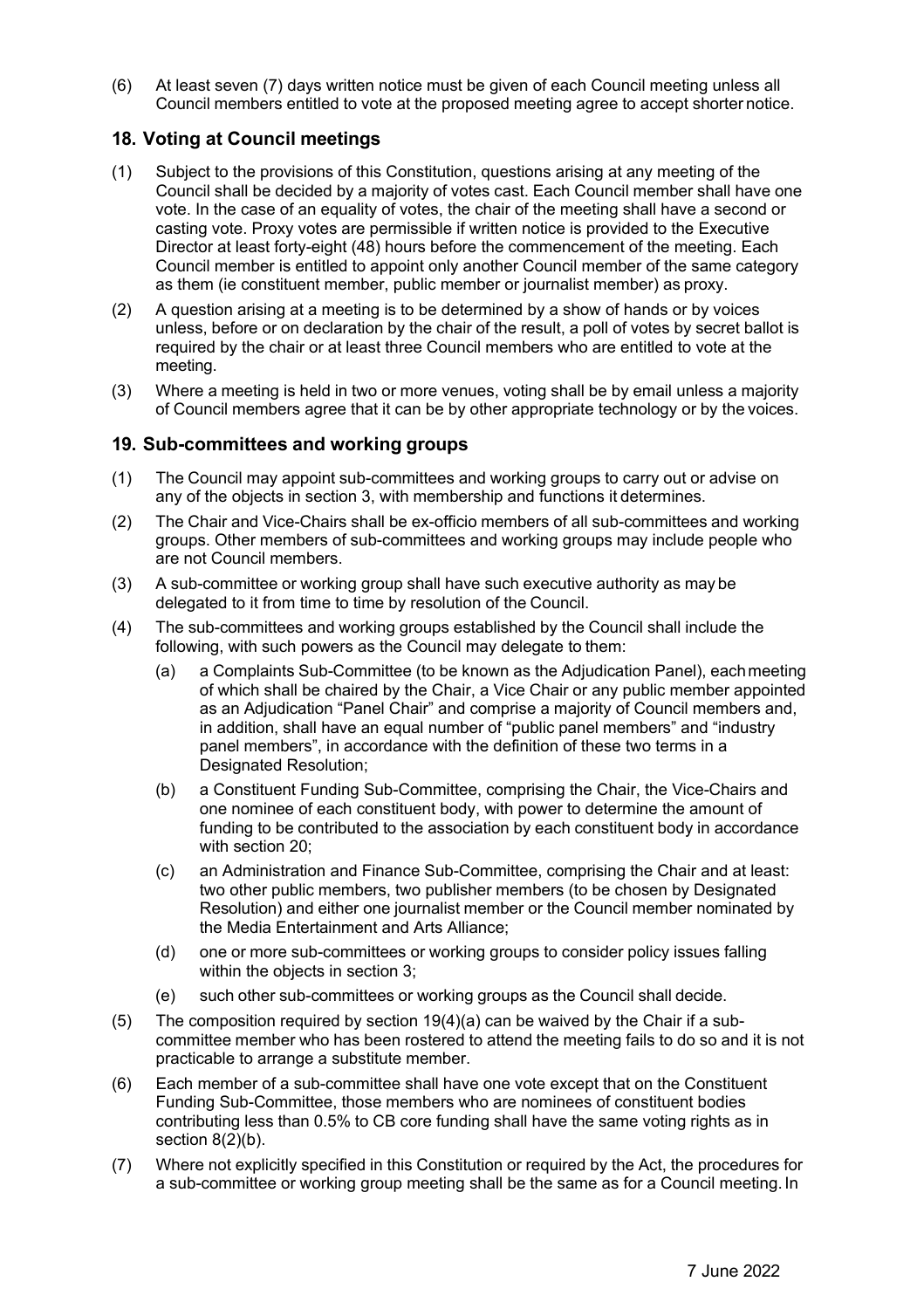particular, sections 17(1)–(3) and 18(1)–(3) shall apply to sub-committee or working group meetings in the same way as to Council meetings.

## **20. Funding**

- (1) (a) CB core funding must be provided by the constituent bodies at a total level, and at a quantum per constituent body, which is determined by resolution of the Constituent Funding Sub-Committee in accordance with this section 20, after considering a recommendation from the Council, to be sufficient for the association's ongoing expenses for the conduct of its responsibilities.
	- (b) (i) The Constituent Funding Sub-Committee is to determine the total CB core funding for each financial year at least three financial years in advance. Once such funding has been determined, the CB core funding amount cannot be subsequently altered without the passing of a designated resolution.
		- (ii) The quantum of the contributions to be made to CB core funding by
			- (A) each of the constituent bodies paying more than 10% of CB core funding will be determined by the Constituent Funding Sub-Committee at least three financial years in advance; and
			- (B) each of the remaining constituent bodies will be determined by the Constituent Funding Sub-Committee at least two financial years in advance.
- (2) Annual contributions to CB core funding by the constituent bodies are payable in sixmonthly instalments before the commencement of the period to which the instalment relates. If a constituent body fails to pay its contribution before the end of the period to which the instalment relates that constituent body will not be able to:
	- (a) attend and vote at General Meetings; and
	- (b) be represented on the Council or its sub-committees;

until a period of six months has expired from the date of payment by the constituent body of its outstanding contributions. Unpaid contributions constitute a debt due and owing to the association by the defaulting constituent body.

- (3) (a) Subject to section 20(3)(b), additional funding for specific projects or other purposes may also be obtained from constituent bodies or other sources.
	- (b) Three or more Council members may require that any proposal for funding as referred to in section 20(3)(a) be subject to approval by a designated resolution.
- (4) Any shortfalls to CB core funding due to unpaid contributions by constituent bodies will be made up as follows:
	- (a) the first 5% of total CB core funding shall be met by a pro-rata additional payment to be made by all constituent bodies;
	- (b) the next 10% of total CB core funding shall be met by a pro-rata additional payment to be made by only those constituent bodies which are required to contribute at least 10% of the total CB core funding for the relevant financial year; and
	- (c) any remaining shortfall can be sought by the Council from any source it considers to be appropriate.

No constituent body will be required under this section 20(4) to make up more than 7.5% of CB core funding to meet the shortfall and these shortfall obligations will not apply to any constituent bodies if a constituent body which was due to pay more than 25% of total core funding has resigned from its membership of the association.

(5) Any recoveries of shortfall contributions from defaulting constituent members will be used to reimburse those constituent bodies which make up the shortfall under section 20(4).

## **21. Finance**

(1) Unless decided otherwise by the Council, the financial year of the association shall befrom 1 July to 30 June.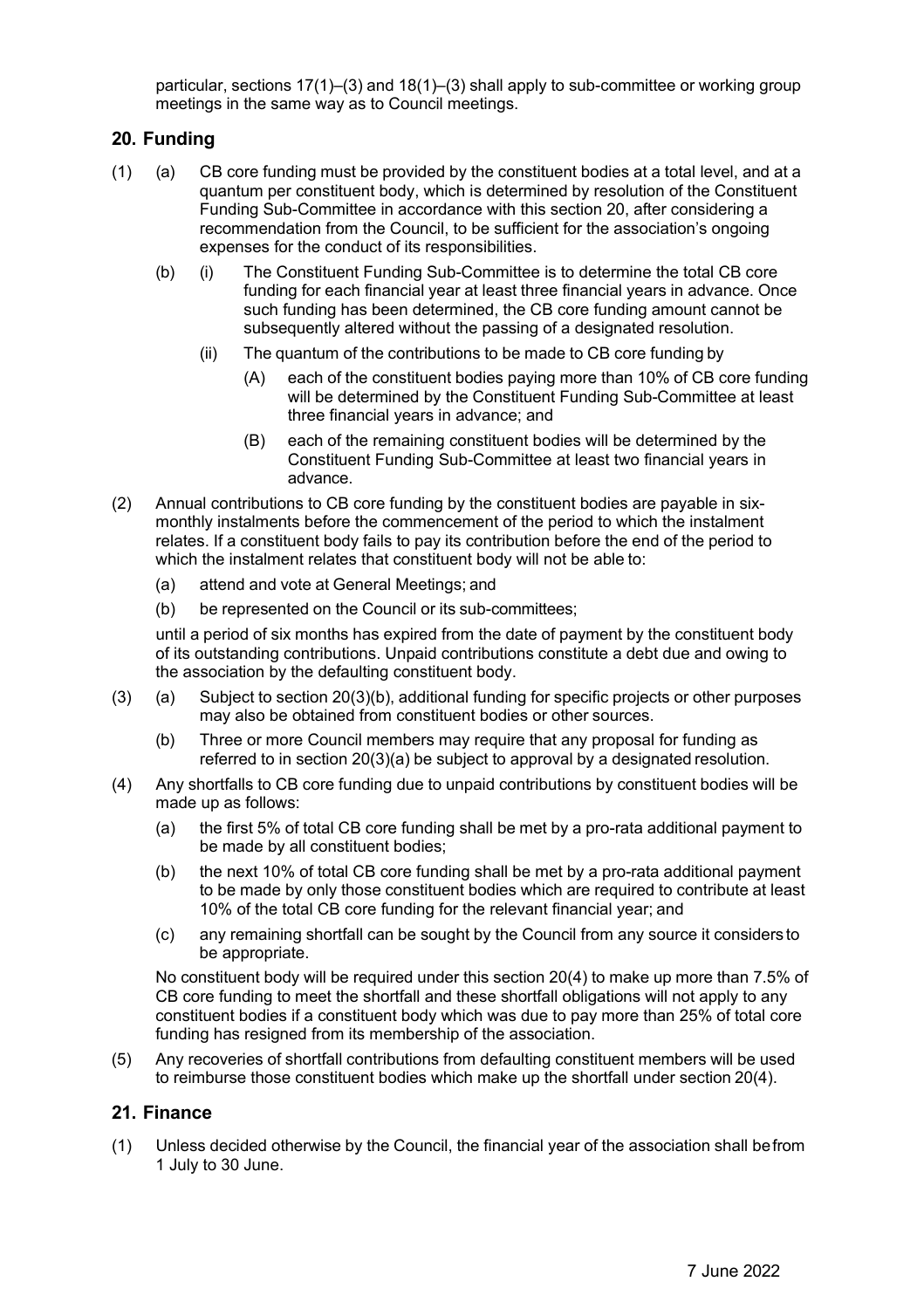- (2) All cheques issued in the name of the association shall be signed by any two of the persons specially authorised by the Council, provided that the Chair, at least one of the Vice-Chairs, and the Executive Director shall be among the authorised persons.
- (3) All money received by the association must be deposited as soon as practicable and without deduction to the credit of the association's bank account.
- (4) Subject to any resolution passed by the association, the funds of the association are to be used in pursuance of the objects of the association in such manner as the Council determines.
- (5) The funds of the association are to be derived from CB core funding and such other sources as the Council determines.

### **22. Audit**

A statement of assets and liabilities and of receipts and expenditure shall be prepared annually by the association and shall be audited by a qualified auditor appointed by the association. A copy of the audited statement shall be provided to each member.

#### **23. Travelling and subsistence expenses**

Reasonable travelling and subsistence expenses as determined by the Council from time to time shall be paid to Council members and staff attending meetings of the Council (including its subcommittees and working groups) or of the association and in such other circumstances as the Council may determine.

#### **24. Notices**

Notices of meetings may be given by post, email or such other method as the Council approves. Notice given by post shall be deemed to have been received 48 hours after posting. Accidental omission to notify persons entitled to receive notice of meeting or non-receipt by any of them of such notice shall not invalidate the proceedings of the meeting to which the notice relates.

#### **25. Public Officer and records**

- (1) Unless otherwise determined by the Council, the Executive Director shall be the Public Officer under the Act.
- (2) The Executive Director shall have custody and control of all records, books and other documents relating to the association.
- (3) The Council shall from time to time determine whether and to what extent and at what times and places and under what conditions or regulations the records, book and other documents of the association or any of them will be open to the inspection of members.

#### **26. Indemnity**

A Council member, an alternate member, an industry panel member (whether a Council member or otherwise), a public panel member (whether a Council member or otherwise) and the Executive Director (including any acting Executive Director) (hereinafter "Indemnified Person") shall be indemnified by the association against a loss or liability suffered or incurred by the Indemnified Person in the course of, and by reason of, discharging their duties to the maximum extent permitted under law. However, no such Indemnified Person shall be indemnified against:

- (1) a liability arising out of conduct attributable to fraud or gross recklessness on the Indemnified Person's behalf;
- (2) any liability, claim or circumstance if to do so would involve the association being in a breach of law
- (3) a liability to the extent that to do so would contravene this Constitution;
- (4) a liability the Indemnified Person owes to the association;
- (5) a liability for costs and expenses incurred if the costs are incurred: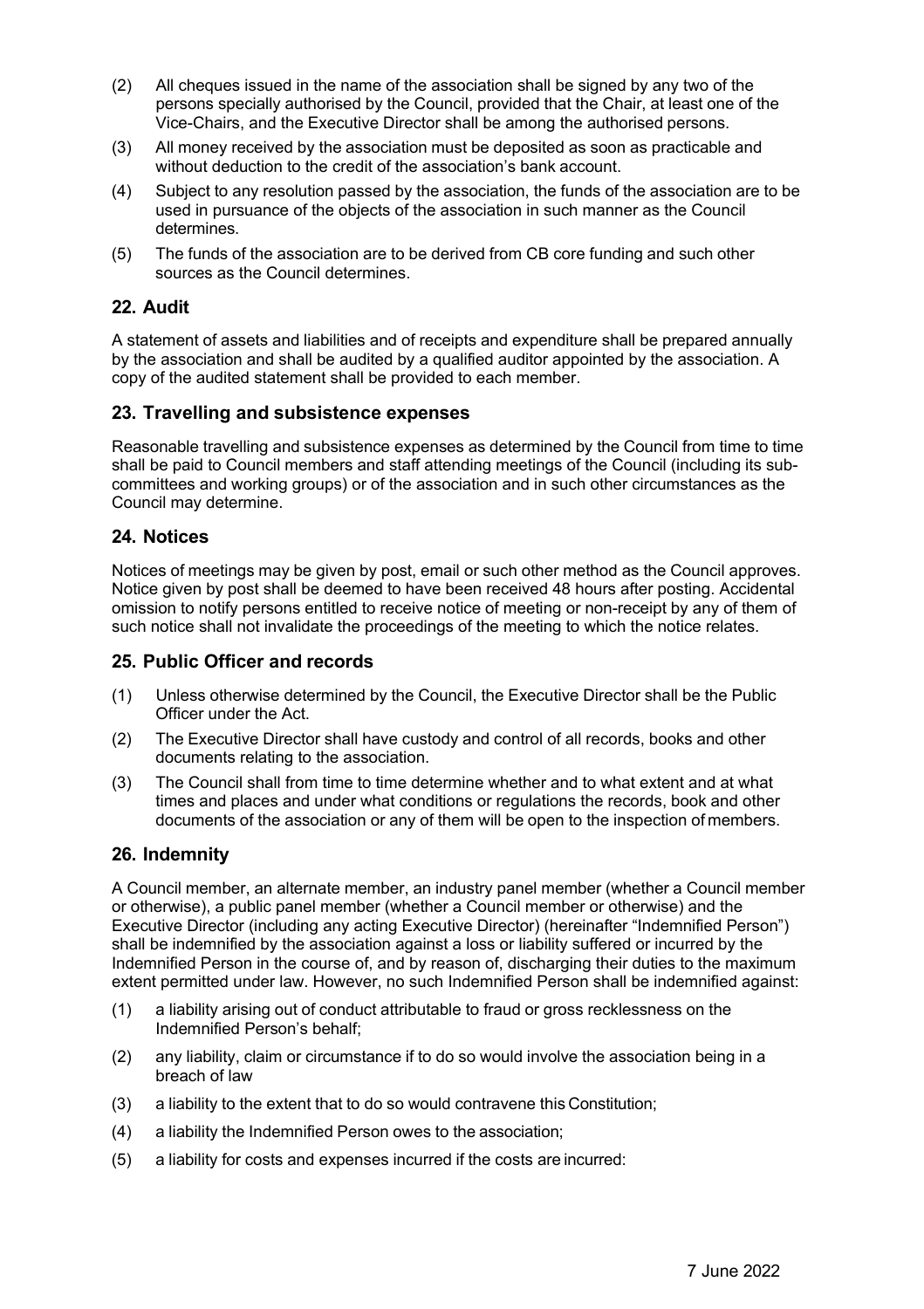- (a) in defending or resisting proceedings in which the Indemnified Person is found to have a liability for which the Indemnified Person could not be indemnified under this section 26 or which the association is not otherwise permitted by law to indemnify the Indemnified Person;
- (b) in defending or resisting criminal proceedings in which the Indemnified Person is found guilty; other than proceedings for strict liability offences in which the Indemnified Person is found guilty;
- (c) in defending or resisting proceedings brought by the NSW Office of Fair Trading or a liquidator for a court order if the grounds for making the order are found by the court to have been established and where the Indemnified Person has not acted bona fide;
- (d) in defending or resisting proceedings brought by the association; or
- (e) in connection with proceedings for relief in which the Court denies the relief and where the Indemnified Person has not acted bona fide;
- (6) any liability which the Indemnified Person recovers under any policy of insurance or from any third party, or which any insurer or other third party satisfies directly.

## **27. Staff**

The Council shall appoint from time to time an Executive Director on such terms and conditions as are agreed to by the Council and the appointee. The Executive Director (including any acting Executive Director) shall be Chief Executive Officer of the association and oversee its operations on a day-to-day basis. The terms and conditions for the employment of the staff shall be determined by agreement between each staff member and the Executive Director, in consultation with the Chair.

## **28. Validation of proceedings**

- (1) All acts done by a person as a member of, and at any meeting of, the association or Council (including its sub-committees) shall be as valid as if every such member had been duly appointed and was qualified to be a member, notwithstanding that it is afterwards discovered that there was some defect in the appointment of any such member or thatthey or any of them were disqualified.
- (2) The association and the Council may act notwithstanding a vacancy in their membership.

## **29. Dissolution**

- (1) The association may be wound up by a special resolution in accordance with the Act if it appears to the members that the association's voluntary nature and independence are threatened or that other circumstances have arisen which render the continued functioning of the association inappropriate.
- (2) If any surplus remains following the winding up of the association, the surplus will not be paid to or distributed amongst members, but will be given or transferred to another institution or corporation which has:
	- (a) objects which are similar to the objects of the association;
	- (b) a constitution which requires its income and property to be applied in promoting its objects; and
	- (c) a constitution which prohibits it from paying or distributing its income and property amongst its members to an extent at least as great as imposed on the association by section 3(2).
- (3) The identity of the corporation or institution is to be determined by a special resolution of the association and approved by the Department Secretary.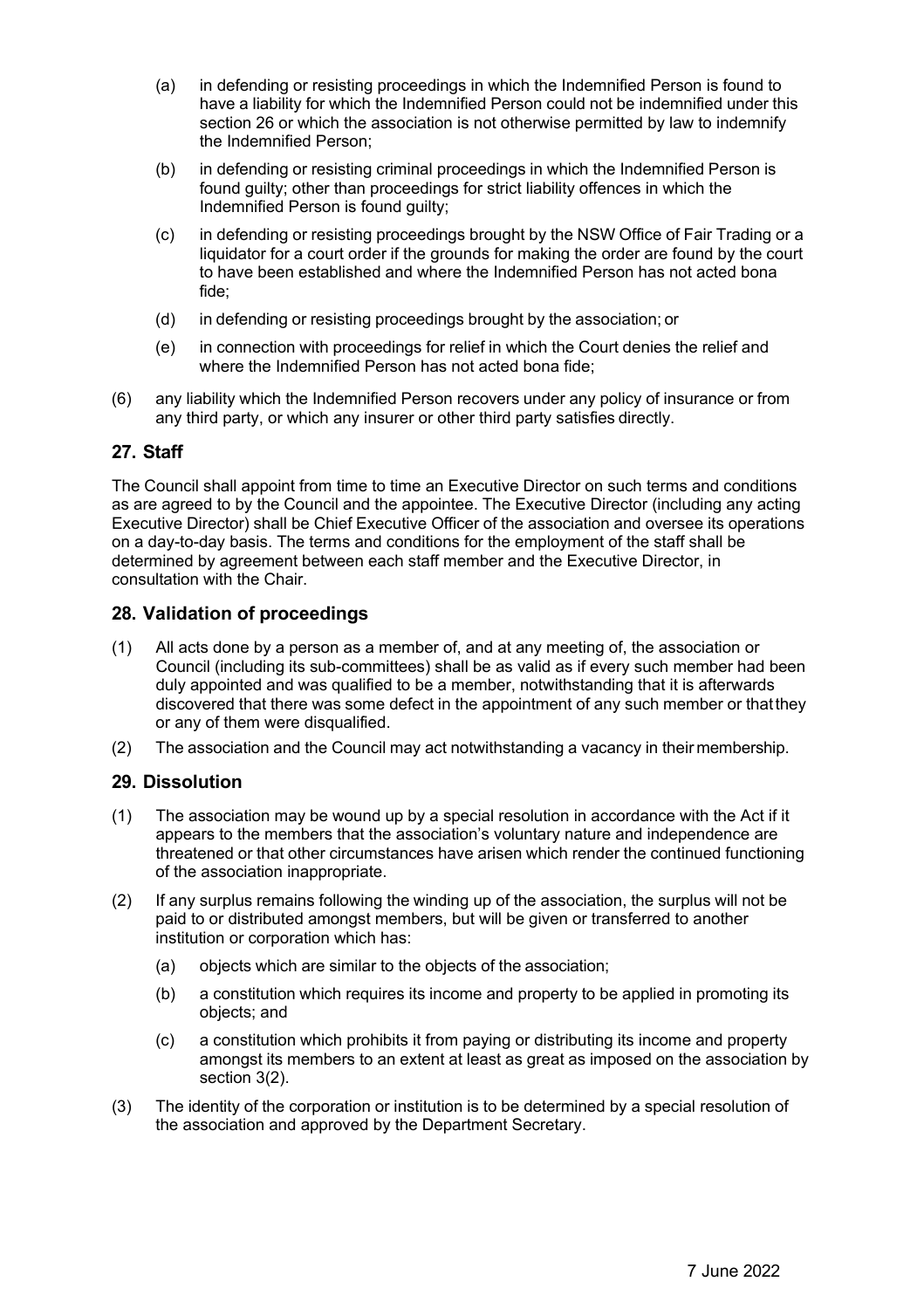## **30. Alteration of Constitution**

Alterations of this Constitution, including the objects in section 3, shall be made by a special resolution in accordance with the Act and the applicable provisions of section 8.

# **31. Designated resolutions**

- (1) A General Meeting may make resolutions under this section ("designated resolutions") on matters designated for that purpose in the Constitution.
- (2) Subject to section 8(9), a designated resolution shall be passed by a majority comprising at least three-quarters of the votes cast.
- (3) Terms used in designated resolutions which are defined in this Constitution have the same meaning as in the Constitution.
- (4) All members shall be given at least fourteen (14) days' notice of the nature of the proposed designated resolution.
- (5) A resolution made under this section shall only be changed by a subsequent resolution under this section.
- (6) Each member will at all times comply with the requirements of all designated resolutions.
- (7) A designated resolution, once passed pursuant to this section, is deemed to be part of the Annexure to this Constitution which notes all current designated resolutions. The Annexure to this Constitution is not part of this Constitution and any changes to the Annexure do not need to be notified to the NSW Office of Fair Trading.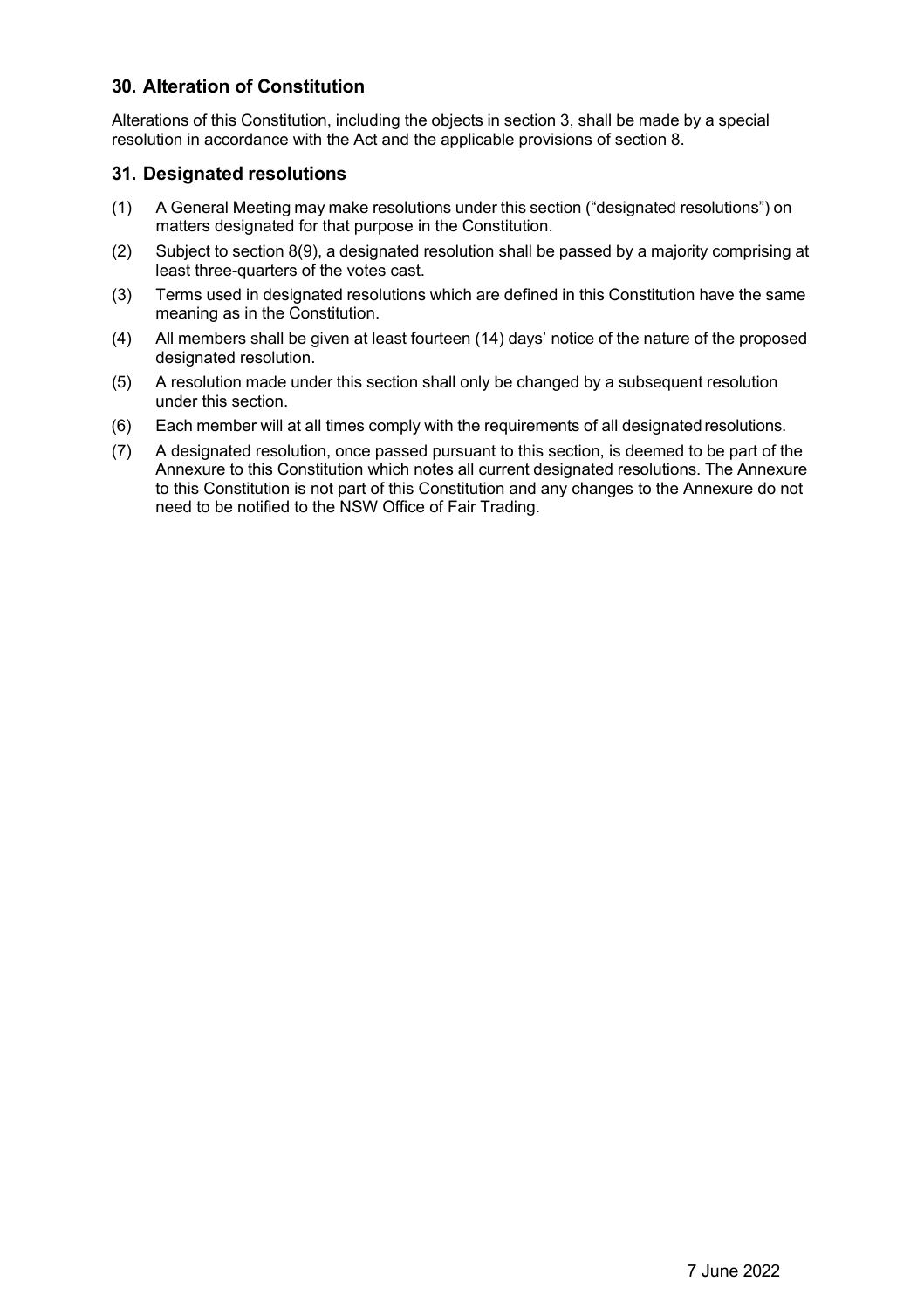# **ANNEXURE**

# **DESIGNATED RESOLUTIONS**

The following designated resolutions have been passed by the Australian Press Council Inc. under section 31 of the Constitution.

## **1. Constituent Bodies**

In accordance with section 11(3) of the Constitution, the following organisations are confirmed as constituent bodies of the association and the number, if any, of constituent members of the Council whom they may nominate is indicated in parentheses after their names. All constituent bodies that do not have a number after their name are entitled to vote in a collective process to nominate one person as a constituent member of the Council under section 11(3) and 11(4) of the Constitution. The voting will be conducted in accordance with a process specified by the Council.

Adelphi Printing Pty Ltd (the Monthly Chronicle) Agenda Media Pty Ltd trading as Women's Agenda Altmedia Pty Ltd At Large Media Apptitude Pty Ltd trading as Coast Publishing Australian Associated Press (1) Australian Property Journal Bauer Media Group (1) Beaconwood Holdings Pty Ltd Budsoar Pty Ltd trading as the Koori Mail Country Press Australia (1) Dailymail.com Australia Pty Ltd (1) Echo Publications Pty Ltd Fairfax Media (1) Focal Attractions Highlife Publishing Pty Ltd HT&E Limited (1) Independent Australia Pty Ltd Inside Story Publishing Pty Ltd Mandaean Media Network Man of Many Pty Ltd Media Entertainment and Arts Alliance Nascon Media Pty Ltd National Indigenous Times Holdings Pty Ltd News Limited (1)

Nine.com.au (1) Out Publications Pty Ltd

Private Media Pro Bono Pty Ltd Radiowise Productions Pty Ltd

Region Group Pty Ltd

Schwartz Media (in relation to The Saturday Paper owned by Trustee for the Liberty 2701 and The Monthly owned by Trustee for the Monthly Trust) Solstice Media Limited

The Urban Developer Pty Ltd

Western Sydney Publishing Group Pty Ltd WorkDay Media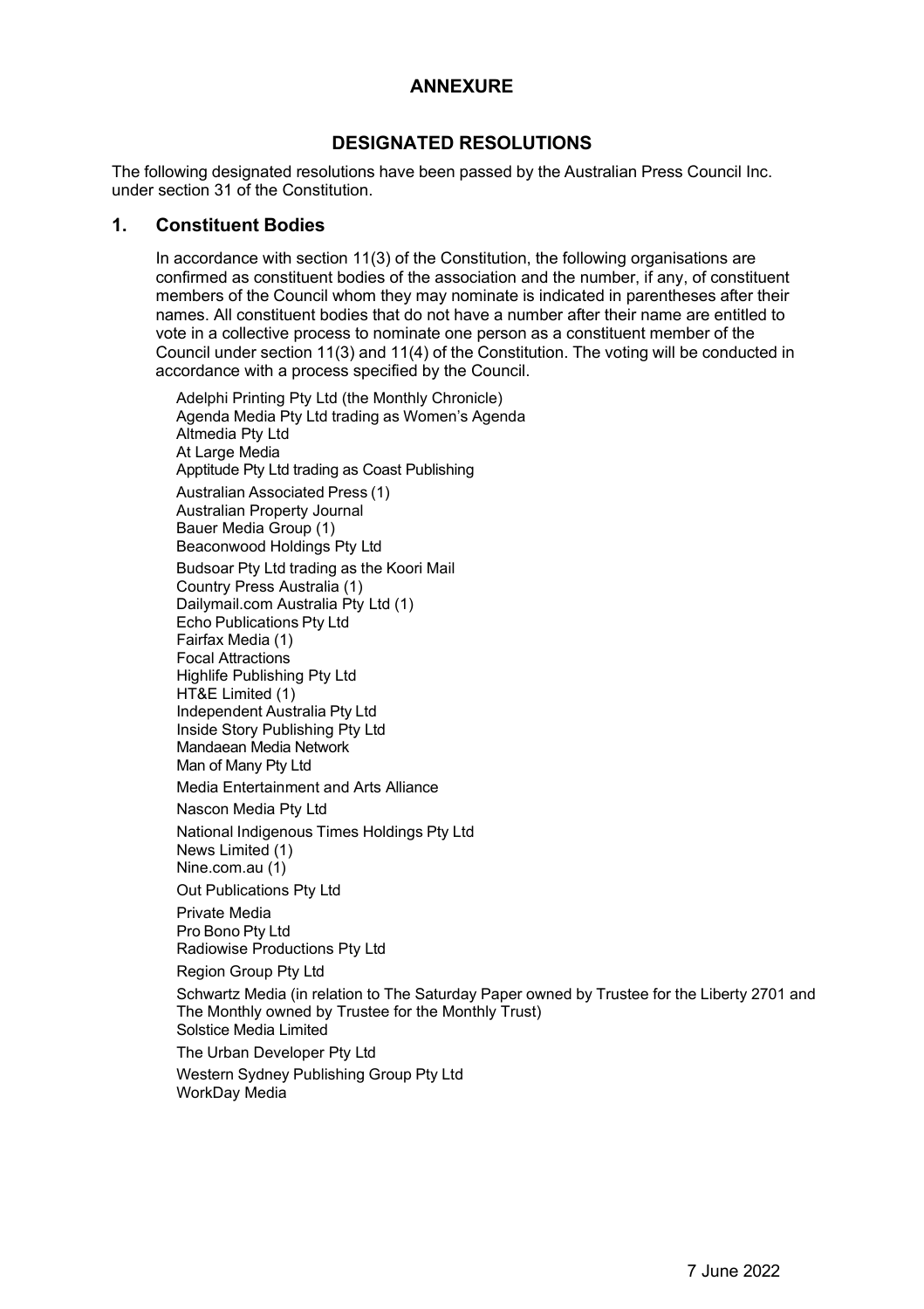## **2. Members of the Council**

In accordance with sections 11(3) and 11(7) of the Constitution, the numbers of members of the Council at any one time, in addition to the Chair, shall be as follows:

- constituent members: 9–12;
- public members: 9–12;
- journalist members: 4–6.

## **3. Administration and Finance Sub-Committee**

In accordance with section  $19(4)(c)$  of the Constitution, the publisher members on the Administration and Finance Committee will include those representing the two constituent bodies which are contributing the highest proportions of CB core funding.

### **4. Publication of Adjudications**

- (1) Each publisher must ensure that any Council adjudication relating to a publication which it controls is published in that publication.
- (2) The adjudication must be published in full and headed "Press Council Adjudication" or "Press Council Ruling", together with the Council's logo. It must not be accompanied by editorial comment, and any subsequent reporting of or comment upon, the adjudication must comply with the Council's Standards of Practice.
- (3) In the case of daily publications, the adjudication must be published within sevendays of the final adjudication being notified to them. In the case of other publications, it must be published no later than the first issue after the seven day period.
- (4) The adjudication must be published with due prominence in a position in the publication which the Executive Director has approved as likely to be seen bythose who saw the material on which the complaint was based.
- (5) Where the adjudication relates to online material, a brief summary note providing a link to the full adjudication must be published for at least 24 hours on the home page of the website. The content of the summary note and its position on the home page must be approved by the Executive Director.
- (6) An annotation in terms approved by the Executive Director must also be added to the publisher's online versions (whether archived or publicly available) of the material to which it relates, together with a link to the full adjudication.
- (7) A publisher or complainant may request the Executive Director to relax the above requirements in relation to a particular adjudication. Both the publisher and the complainant should usually be consulted before any substantial relaxation is approved.
- (8) The request may be granted if the Executive Director considers that the requested relaxation
	- (a) will enhance, or at least not reduce, the likelihood of the adjudication being seen by people who saw the original material; or
	- (b) is necessary to avoid an unreasonable burden on the publisher (especially where the complaint was wholly or partially dismissed by the Council); or
	- (c) is in the interests of the complainant.
- (9) At the request of the publisher or complainant, a decision by the Executive Director under paragraph (8) is subject to review by a three-person Review Committee. The Review Committee will be appointed by the Chair and include at least one publisher member and one public member.

## **5. Publication of notices about the Council**

- (1) Each publisher must publish a notice about the Council in each print publication it controls and on each website it controls.
- (2) The content and format of the notice will be as determined from time to time by the Council. The notice is to be published in a prominent position on the same page as